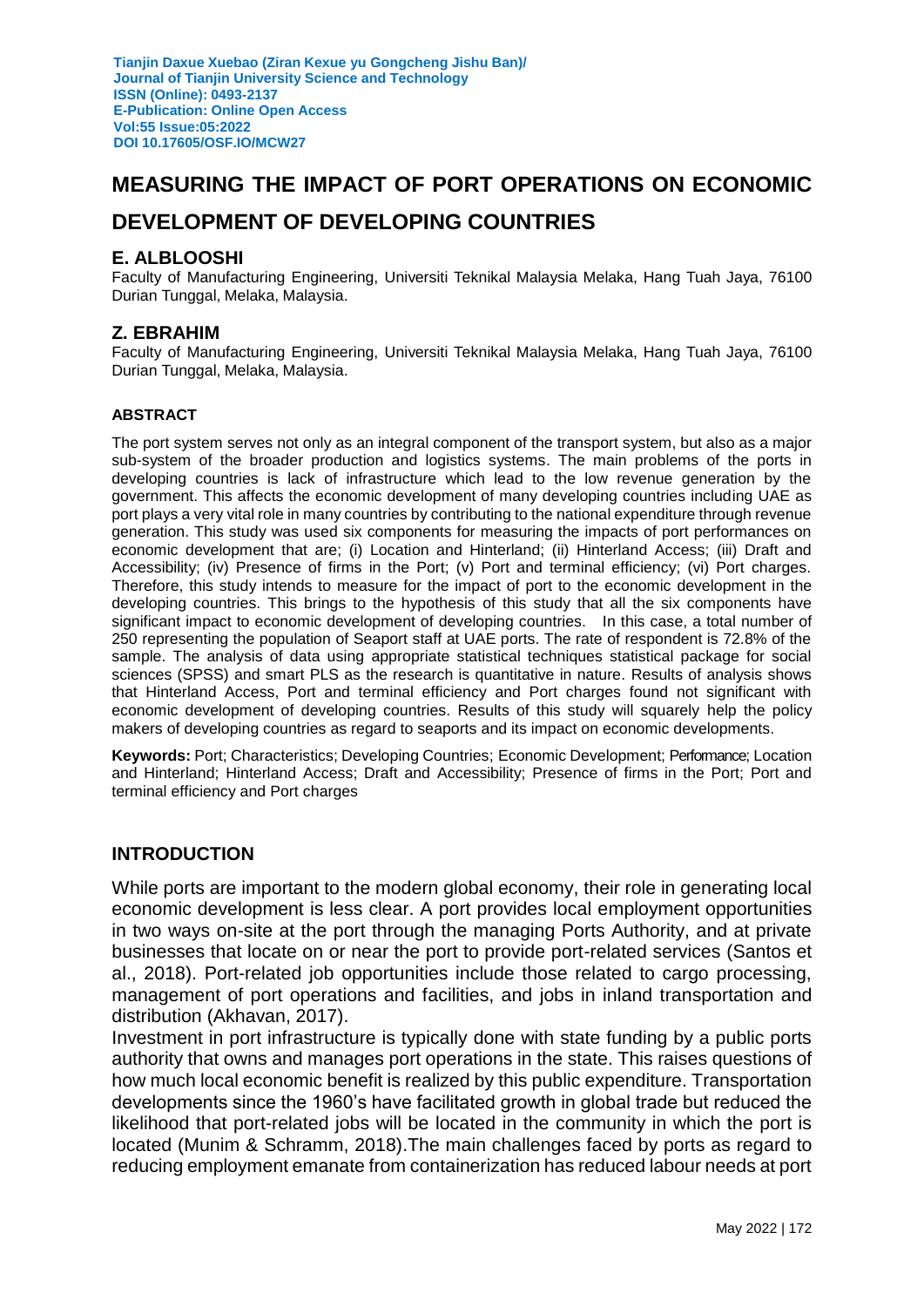facilities by allowing cargo to move directly from ship to truck to rail without the need to break apart or repack loads (Lockwood, 2015). The expansive interstate highway system in the developing countries has reduced over-land transportation costs and widened the market that a port serves, encouraging port-related activity such as distribution and warehousing facilities and therefore jobs to locate further from the port where land and labour costs may be lower (Monios et al., 2018).However, in our days the aforementioned historical characteristics of the ports have changed radically and the importance of the ports themselves for the local societies stands ambiguous. On one hand the economic significance of the port stands under question, while on the other hand negative externalities burdening local societies seem out of proportion (Tiliakos, 2012). On other hand, negative externalities, such as traffic congestion and environmental pressures, manifest as a general problem of land consumption; this becomes aggravated through the continuous expansion and development, thus characterizing port facilities as land intensive, mainly due to containerized high traffic (Medda & Carbonaro, 2007)

Similarly, the main problems of the ports in developing countries is lack of infrastructure which lead to the low revenue generation by the government. This affects the economic development of many developing countries including UAE as port plays a very vital role in many countries by contributing to the national expenditure through revenue generation (Rahman & Siddiqui, 2019).

However, in UAE because of the rapid growth of Dubai Ports and desired closure of Jebel Ali Port will not have sufficient capacity for containers and other vessels in the future? Thus, further expansion of Jebel Ali Port is necessary (Padron et al., 2010). DP World wants a new masterplan of Jebel Ali Port by 2030, which should provide enough capacity and should allow for future development. Considering the nearby Palm Islands Project and Waterfront Project (Aoun, 2016).

Therefore, this study intends to formulate a measure for the impact of port to the economic development in the developing countries.

## **LITERATURE REVIEW**

Ports play a vital role in the regional economy to provide the link between suppliers and customers. From an economic perspective, ports are increasingly related to the competitiveness of economies (Notteboom & de Langen, 2015). Developing ports is beneficial to the capital structure of the regional economy. As (Pardali et al., 2016) note, ports, being dynamic industrial and local clusters, are important for the creation of economic value. (Gravagnuolo et al., 2019)found that port impact studies focus on two areas: port economic impacts and port trade efficiency. Because of the port-city interface, ports are seen as economic catalysts for the regions they serve. The port services and activities generate aggregated benefits and socio-economic wealth for the geographical region through urban planning and environmental economics. Ports are thus seen as a driving force and engine in local and national economic development and policy makers consider ports as economic catalysts. Policy makers are interested in including ports in regional policy such as urban planning and expansion, safety, security and environmental sustainability (Deng & Hu, 2016). As ports are critical trade facilitators, they can generate additional economic benefits in such activities as land ownership (berths, terminals) and cargo handling.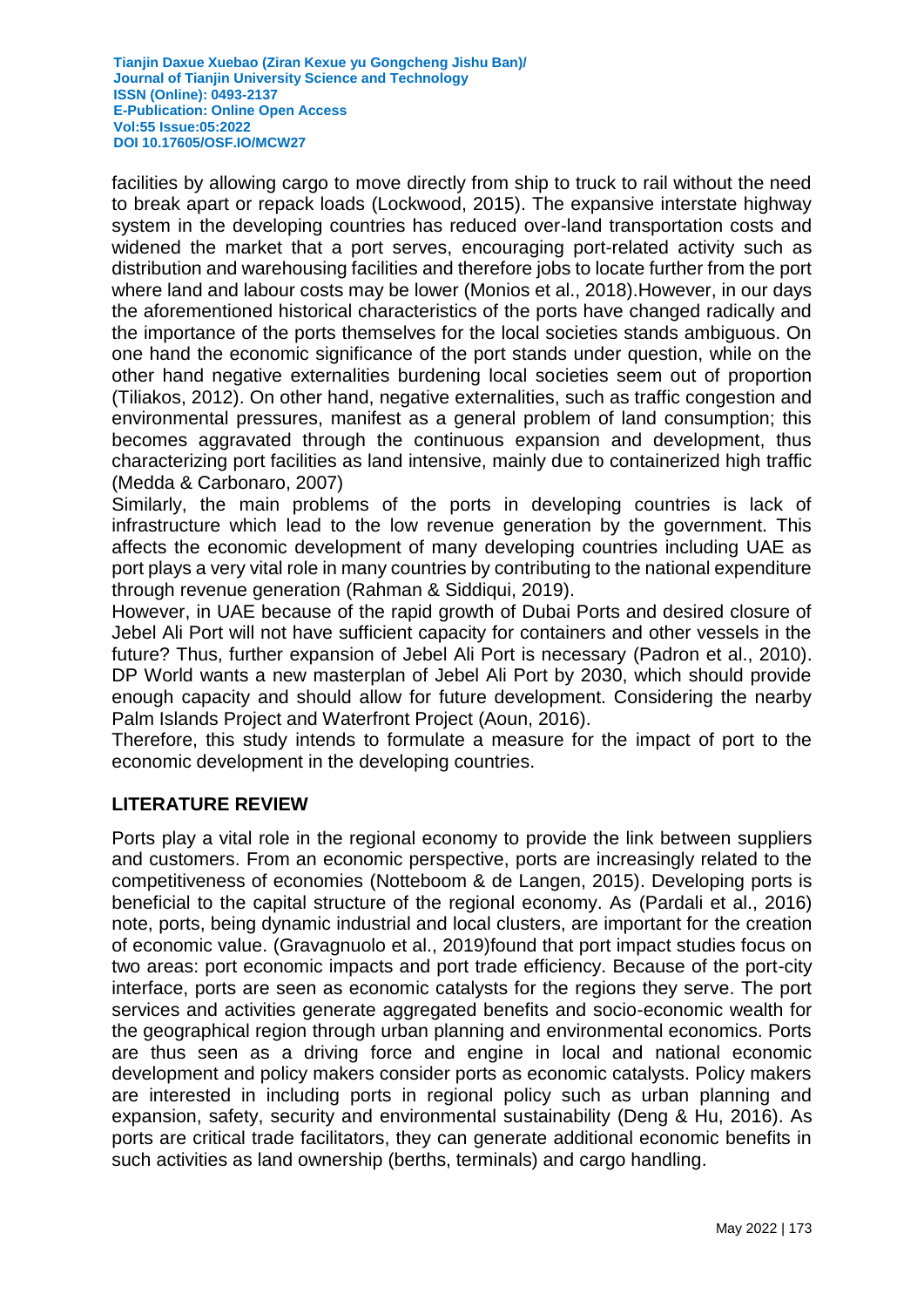On the other hands, there are many ways to measure port efficiency and performance are very diverse (Ducruet, 2016). A commonly used gauge providing comprehensions into the functioning of ports and their capability to entice business is volumes handled by ports. As cargo flows are largely determined by changes in demand, port volumes help take the pulse of the world economy and inform about potential transport infrastructure needs and investment requirements. As such, port cargo throughput, including all cargo types, can serve as a leading economic indicator (Talley & Ng, 2016). This is known as the port throughput, and it measures the amount of cargo or number of vessels the port handles over time [\(United States Department of](https://www.mdpi.com/2227-7099/9/4/135/htm#B96-economies-09-00135)  [Transportation 2017\)](https://www.mdpi.com/2227-7099/9/4/135/htm#B96-economies-09-00135) (Deng et al., 2013)completed a study in China and showed that there was a positive relationship between value-added operations at ports and economic activity. (Mlambo, 2021) completed a study in 10 West European countries and showed that port efficiency, as measured by port throughput, increased growth and employment opportunities. (Yuen et al., 2013)completed a study in China and showed that port efficiency increased growth in a country and also in its neigh boring countries. Poor efficiency in ports was also seen to be a significant contributor to poor economic performance in UAE (Shahbaz et al., 2014). (Cho, 2014) showed that port efficiency is a major determinant of freight costs; efficient ports are associated with lower freight rates. (Mlambo, 2021) concur and state that port efficiency and port infrastructure determine freight transport costs, and they also assist businesses in accessing global markets.

### **MEASURES OF ECONOMIC DEVELOPMENT**

Unlike economic growth which may be measured as economic outcomes occurring over time and resulting from production and consumption activities in metro areas, economic development is more complicated. "It must be measured more broadly to account for the relevant qualitative and structural features of the local economy. Absent a consensus theory of economic development, the analyst cannot propose a definitive set of measures (Malizia, 1990)

Although the metro area or nodal region remains the appropriate unit of analysis, few measures are actually attributes of metro units. Most measures of economic development discussed below focus on establishments. The measures address the structure of industries, products, companies and occupations in the metro area. Clearly, shift-share analysis is a useful way to examine the influence of industrial structure on economic growth and to measure the growth potential of industry mix. The industry mix term is clearer than the residual effect which is often used as an indicator of competitive advantage. Productivity measures are more difficult to create. GDP per employee would be interesting if state estimates could be "stepped down" to the metro level. Value-added in manufacturing per production hour or wage dollar has reasonable face validity although differences in capital intensity introduce confounding effects. Regional scientists should collaborate and propose best available measures of industrial structure and productivity at the metro level as indicators of static efficiency (Coale & Hoover, 1958) Product cycle theory is widely used to explain regional growth from a structural perspective but poses difficult measurement problems due to ambiguities about the proper level of disaggregation. The simplest approach is to focus on manufacturing, where the hypotheses most easily apply, and examine the structure of establishments. With County Business Patterns (CBP) data,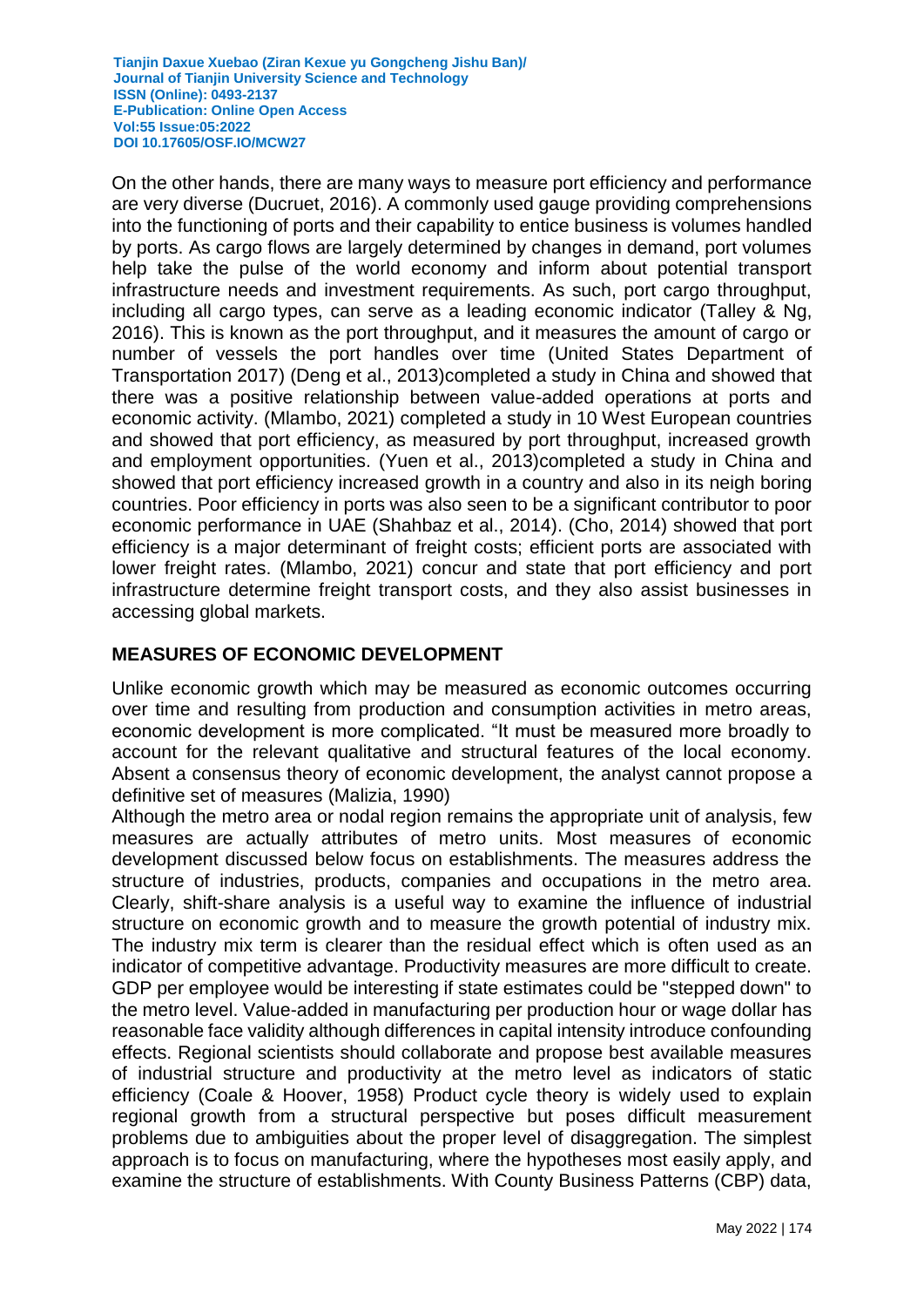the analyst can develop overall and industry-specific employment size distributions for establishments by metro area. The U.S. Establishment and Enterprise Microdata (USEEM) file available from SBA can be used to generate complementary establishment measures, headquarters, branches, or subsidiaries among manufactures and other sectors across metro areas. The dominance of branches and, to a lesser extent, subsidiaries are evidence of standardized products and routine production. The preponderance of headquarters implies the presence of products in earlier stages of development. These CBP- and USEEM-based measures should be considered reasonable expressions of the product cycle hypothesis if they turn out to be correlated significantly with metro area income and significant wage levels. However, in an era of corporate restructuring, headquarters may be less significant than R & D facilities and expenditures as an indicator of new product development (Malizia, 1990). Recent work by (Sabatini, 2008) may shed additional light on the measurement of economic development. They pose five functional types of metro areas largely related to occupational structure. Cities are centres of entrepreneurship, central administration, R & D, precision production, or routine production. They point out that industry mix may change considerably without altering fundamentally the functional-occupational orientation of the area. (The same point may be made with respect to product cycle theory.) Using census information on occupational structure, the Thompson approach suggests several useful occupational measures that may be related to productivity and growth due to differences in comparative costs. Metro areas dominated by either routine or precision occupations which include labourers, operatives and technicians, may have lower relative costs and higher efficiency.

## **DEVELOPING COUNTRIES**

A developing country, less developed country, less economically developed country, or underdeveloped country is a country with a less developed and a low relative to other countries. However, this definition is not universally agreed upon. "There is also no clear agreement on which countries fit this category. A nation's compared with other nations can also be a reference point. In general, the United Nations accepts any county's claim of itself being "developing" (Franko, 2018)."

The term "developing" describes a currently observed situation and not a changing dynamic or expected direction of progress. Since the late 1990s, developing countries tended to demonstrate higher growth rates than developed countries. Developing countries include, in decreasing order of economic growth or size of the capital market. Therefore, the least developed countries are the poorest of the developing countries." Developing countries tend to have some characteristics in common. For example, with regards to health risks, they commonly have: low levels of access to safe high levels of high proportion of people with tropical and infectious diseases; high number of and generally poor. Often, there is also widespread low levels, inadequate access to services at all government levels and a lack of so-called are expected to impact developing countries more than wealthier countries, as most of them have a high (Waverman et al., 2005)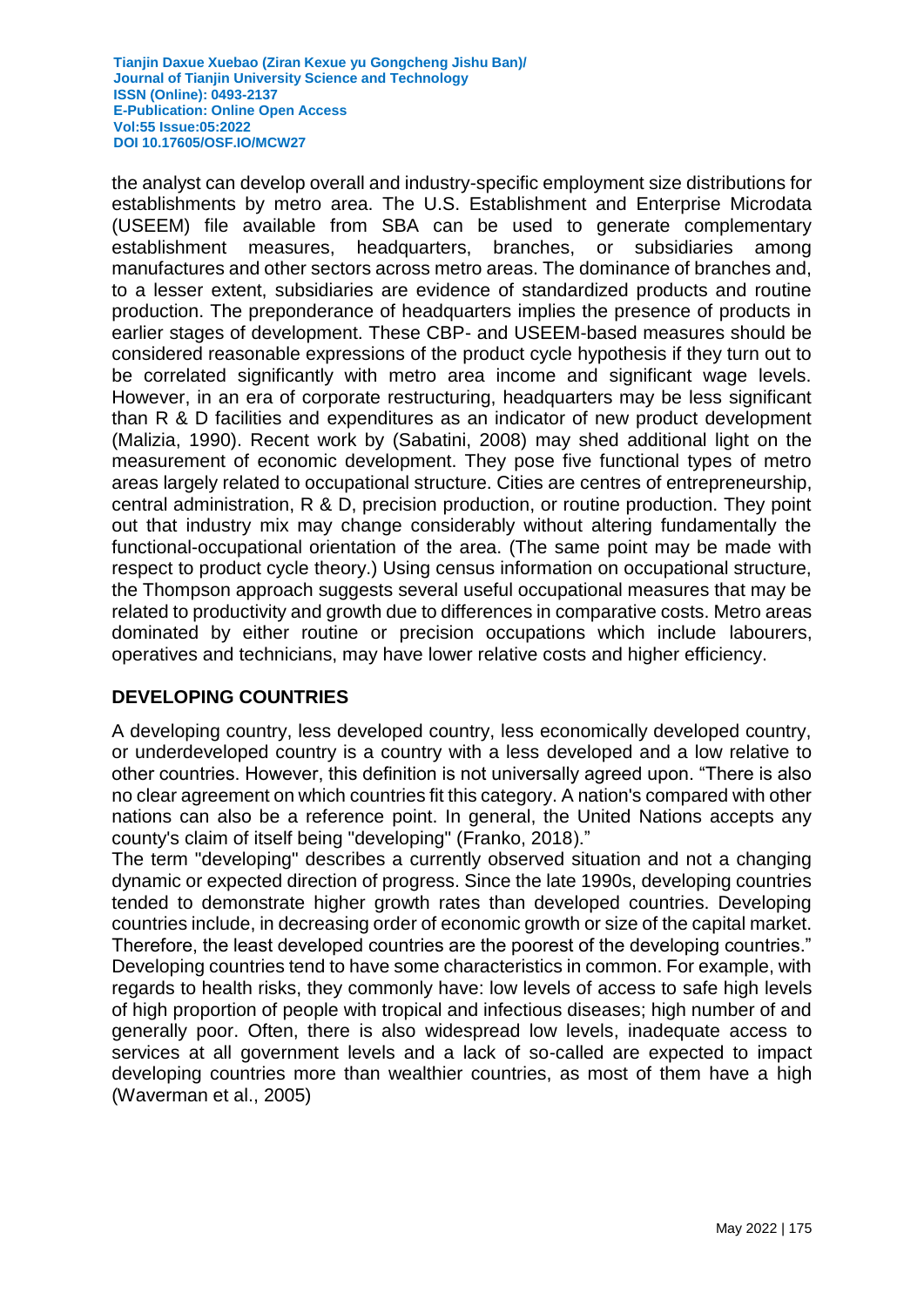## **RESEARCH METHODOLOGY**

A total number of 250 questionnaires were administered across Ports in UAE. From this number, a total of 182 questionnaires representing 72.8 percent of the total questionnaires administered were retrieved. Out of this number, a total of 21 questionnaires were either partially filled or invalidated as a result of wrongful filling. Thus, therefore resulted in the total number of 161 valid questionnaires which were used for analyses. This is considered effective sample appropriate to give meaningful responses which can be relied upon and is considered sufficient sample size to meet the requirement of sample size for the chosen analytical tool.

### **ANALYSIS AND FINDINGS**

The theoretical framework of this research contains seven main constructs. Construct validity shows the extent to which the respective indictors represent their underlying latent variables. In addition, to establish construct validity, the indicators in the measurement model have to meet up the requirement for convergent and discriminant validity. Convergent validity measures the extent to which indicators of the same concept are correlated while discriminant validity measures the degree of uniqueness of a construct in relation to other constructs (Van Rooy et al., 2005)

The relationship between all the constructs with their respective indicators was reflective. The recommended practice for assessing reflective measurement model is to assess the construct validity of the indicators of each construct in the model (Hair *et al*, 2014). For reflective models, however, the recommended practice for measurement model evaluation involves assessing the outer weights and collinearity issue in the model in order to establish construct validity (Hair Jr et al., 2014).

#### **VALIDITY AND RELIABILITY**

The recommendation for assessing convergent validity involves meeting the criteria for indicator reliability by examining the indicator loadings, composite reliability, and the average variance extracted (AVE) and comparing the values with the recommended thresholds as shown in Table 1. For a construct to achieve convergent validity, the literature recommended the values of 0.7 and above for both indicator loading and composite reliability and 0.5 and above for AVE (Hair Jr et al., 2014). On the other hand, discriminant validity is assessed by examining the cross-loadings, the Fornell-Larcker criterion and the Heterotrait-Monotrait (HTMT) ratio of correlations(Henseler et al., 2015). Figure 4.1 shows the measurement model indicating the factor loadings of the various indicators on the respective latent constructs in the research model.

## **CONVERGENT VALIDITY**

Table 1, shows the loadings of the respective indicators on their respective constructs of the research model. As shown in 1, all the loadings meet the recommended 0.7 threshold except for four items. The lowest loading is ranging from 0.435 to 0.622. The researcher retained those items on the recommendations of (Henseler et al., 2015), if the AVE is achieved then lowest items can be retained. While the highest loading is 0.912 which is associated with the Draft & Accessibility construct. This shows that the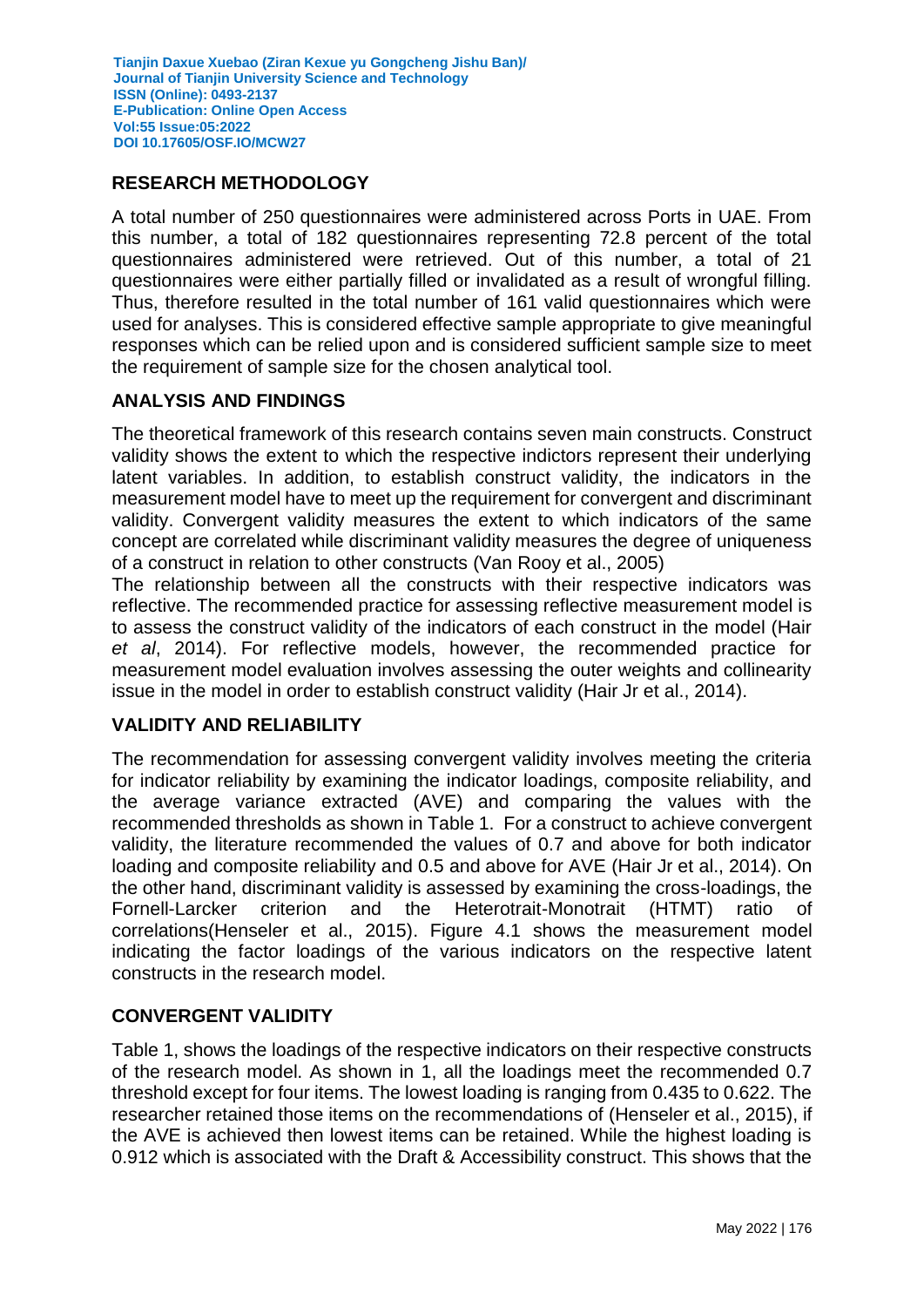indicators of each construct were highly correlated with their respective construct thus indicative of convergent validity.

|                   | Draft &<br>Accessibility | Economic<br>Activities &<br>Development | Hinterland<br>Access | Impact of<br>Port ED | Location &<br>Hinterland | Port &<br>Terminal<br>Efficiency | Port<br>Charges | Presence<br>of Firms<br>In Port |
|-------------------|--------------------------|-----------------------------------------|----------------------|----------------------|--------------------------|----------------------------------|-----------------|---------------------------------|
| DA1               | 0.912                    |                                         |                      |                      |                          |                                  |                 |                                 |
| DA <sub>2</sub>   | 0.910                    |                                         |                      |                      |                          |                                  |                 |                                 |
| DA3               | 0.889                    |                                         |                      |                      |                          |                                  |                 |                                 |
| DA4               | 0.866                    |                                         |                      |                      |                          |                                  |                 |                                 |
| EAD1              |                          | 0.901                                   |                      |                      |                          |                                  |                 |                                 |
| EAD <sub>2</sub>  |                          | 0.854                                   |                      |                      |                          |                                  |                 |                                 |
| EAD <sub>3</sub>  |                          | 0.892                                   |                      |                      |                          |                                  |                 |                                 |
| EAD4              |                          | 0.459                                   |                      |                      |                          |                                  |                 |                                 |
| EAD <sub>5</sub>  |                          | 0.435                                   |                      |                      |                          |                                  |                 |                                 |
| HA <sub>1</sub>   |                          |                                         | 0.942                |                      |                          |                                  |                 |                                 |
| HA2               |                          |                                         | 0.895                |                      |                          |                                  |                 |                                 |
| HA3               |                          |                                         | 0.912                |                      |                          |                                  |                 |                                 |
| HA4               |                          |                                         | 0.892                |                      |                          |                                  |                 |                                 |
| IPED1             |                          |                                         |                      | 0.870                |                          |                                  |                 |                                 |
| IPED <sub>2</sub> |                          |                                         |                      | 0.887                |                          |                                  |                 |                                 |
| IPED <sub>3</sub> |                          |                                         |                      | 0.737                |                          |                                  |                 |                                 |
| IPED <sub>4</sub> |                          |                                         |                      | 0.766                |                          |                                  |                 |                                 |
| LH1               |                          |                                         |                      |                      | 0.919                    |                                  |                 |                                 |
| LH2               |                          |                                         |                      |                      | 0.927                    |                                  |                 |                                 |
| LH3               |                          |                                         |                      |                      | 0.920                    |                                  |                 |                                 |
| LH4               |                          |                                         |                      |                      | 0.891                    |                                  |                 |                                 |
| LH5               |                          |                                         |                      |                      | 0.911                    |                                  |                 |                                 |
| LH <sub>6</sub>   |                          |                                         |                      |                      | 0.880                    |                                  |                 |                                 |
| PC <sub>1</sub>   |                          |                                         |                      |                      |                          | 0.837                            |                 |                                 |
| PC <sub>2</sub>   |                          |                                         |                      |                      |                          | 0.622                            |                 |                                 |
| PC3               |                          |                                         |                      |                      |                          | 0.867                            |                 |                                 |
| PC4               |                          |                                         |                      |                      |                          | 0.841                            |                 |                                 |
| PC <sub>5</sub>   |                          |                                         |                      |                      |                          | 0.519                            |                 |                                 |
| PC6               |                          |                                         |                      |                      |                          | 0.724                            |                 |                                 |
| PFP <sub>1</sub>  |                          |                                         |                      |                      |                          |                                  | 0.931           |                                 |
| PFP <sub>2</sub>  |                          |                                         |                      |                      |                          |                                  | 0.922           |                                 |
| PFP <sub>3</sub>  |                          |                                         |                      |                      |                          |                                  | 0.920           |                                 |
| PFP4              |                          |                                         |                      |                      |                          |                                  | 0.899           |                                 |
| PFP <sub>5</sub>  |                          |                                         |                      |                      |                          |                                  | 0.872           |                                 |
| PTE <sub>1</sub>  |                          |                                         |                      |                      |                          |                                  |                 | 0.844                           |
| PTE <sub>2</sub>  |                          |                                         |                      |                      |                          |                                  |                 | 0.889                           |
| PTE <sub>3</sub>  |                          |                                         |                      |                      |                          |                                  |                 | 0.863                           |
| PTE4              |                          |                                         |                      |                      |                          |                                  |                 | 0.929                           |
| PTE <sub>5</sub>  |                          |                                         |                      |                      |                          |                                  |                 | 0.892                           |
| PTE <sub>6</sub>  |                          |                                         |                      |                      |                          |                                  |                 | 0.787                           |

#### **Table 1: Convergent Validity of Measurement Model**

## **STRUCTURAL MODEL EVALUATION**

The two-staged of PLS-SEM evaluation process in the past research it found that all of the suggestions and recommendations criteria for measurement framework reliability and validity were satisfied with two staged of PLS-SEM. The staged two is presented in this section. According to (Henseler et al., 2015) reported that the five staged process which contents assessment of effect size, assessment of predictive relevance of the model, assessment of the level of R2, collinearity assessment and significance testing of the structural model relationship. In the Figure 1 below showed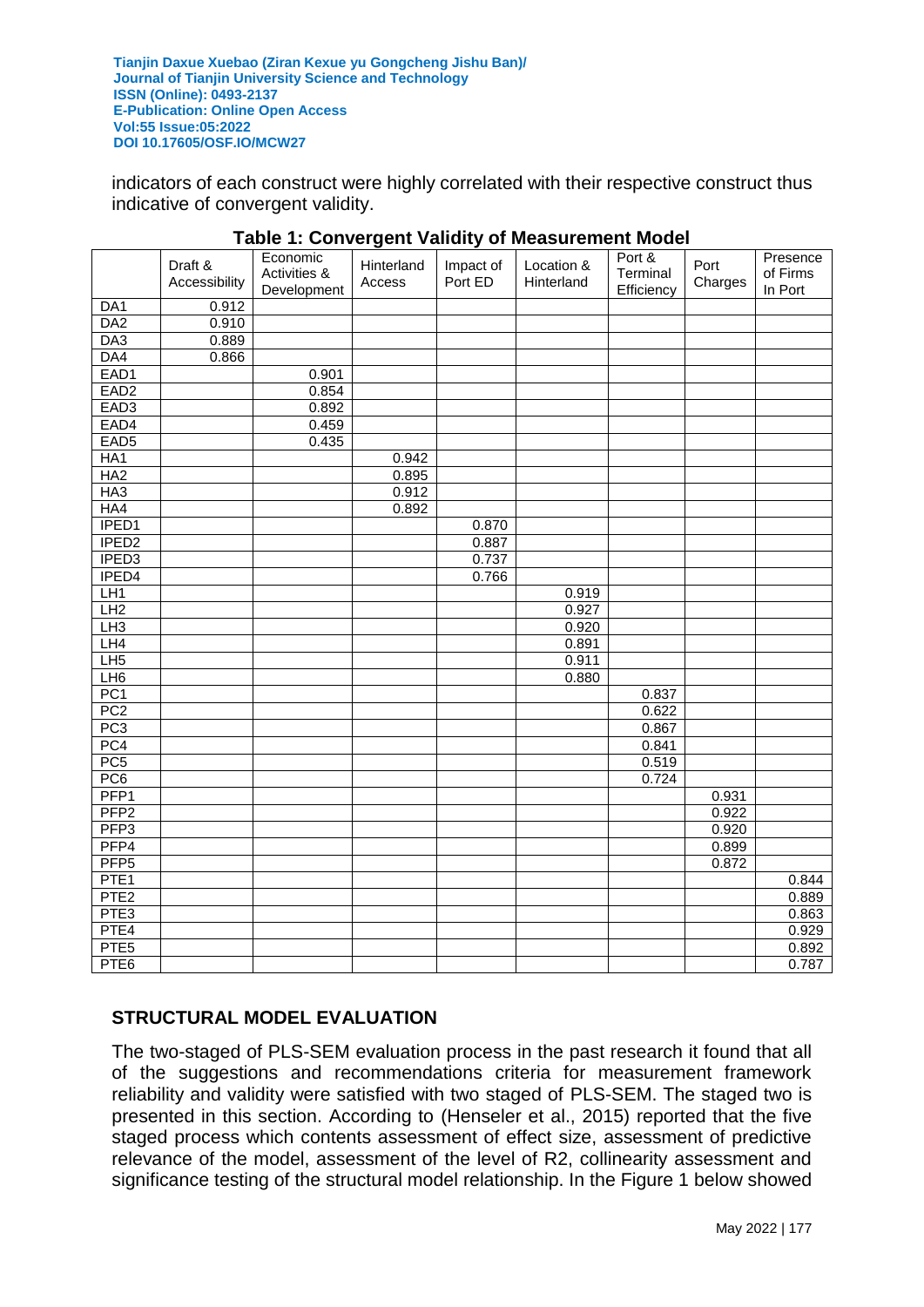that structural model indicating the t-values of the respective path coefficients and factor loadings.



**Figure 1: Structural Model** 

The hypotheses were tested via the PLS-SEM analysis the result of the test is shown in Table 2. As shown in the table, some of the hypotheses were accepted based on the 95 percent confidence interval. This study had developed seven main hypotheses. The findings show that four hypotheses were accepted and three hypotheses were not supported. The detail discussion about the previous literature and hypotheses acceptance or rejection are discussed in detail.

| <b>Hypotheses</b> | Path                   | <b>Beta</b> | <b>T-Statistics</b> | <b>P</b> Values | <b>Decision</b>      |
|-------------------|------------------------|-------------|---------------------|-----------------|----------------------|
| H1                | $LH \rightarrow IPED$  | 0.510       | 5.926               | 0.000           | Supported            |
| H <sub>2</sub>    | $HA \rightarrow IPED$  | 0.053       | 0.649               | 0.517           | <b>Not Supported</b> |
| H3                | $DA \rightarrow IPED$  | 0.255       | 4.370               | 0.000           | Supported            |
| H4                | $PFP \rightarrow IPED$ | $-0.101$    | 1.954               | 0.051           | Supported            |
| H <sub>5</sub>    | PTE -> IPED            | 0.238       | 5.404               | 0.000           | Supported            |
| H <sub>6</sub>    | $PC \rightarrow IPED$  | $-0.020$    | 0.355               | 0.723           | <b>Not Supported</b> |
| H7                | EAD -> IPED            | $-0.001$    | 0.054               | 0.957           | <b>Not Supported</b> |

|  |  | <b>Table 2: Hypothesis testing</b> |  |
|--|--|------------------------------------|--|
|--|--|------------------------------------|--|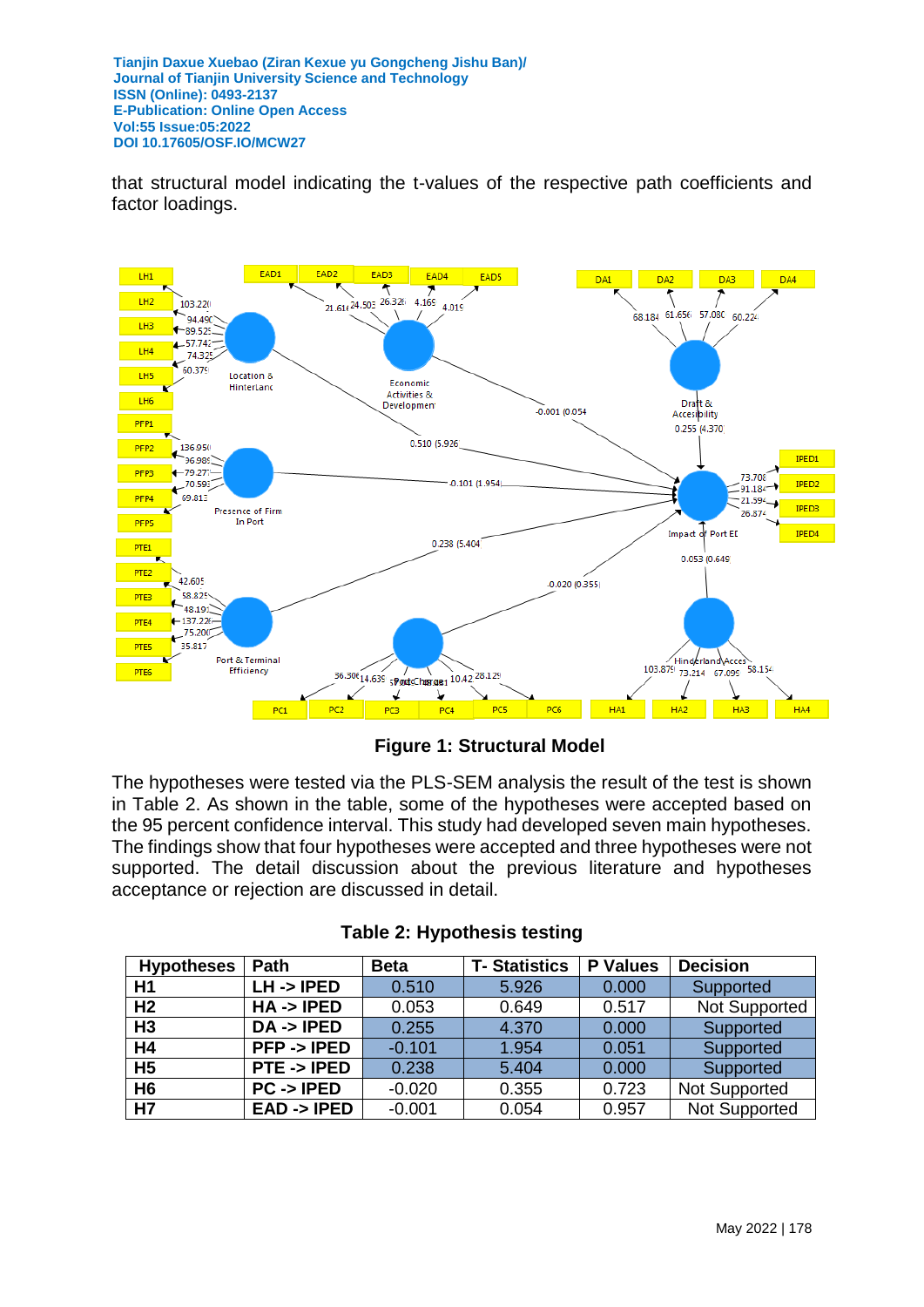### **DISCUSSION AND CONCLUSION**

As revealed by the result, Location & Hinterland dimension positively significantly affect Development and Impact of Port ED (β=.510, t=5.926, p< .050). These findings are consistent with the findings from other studies conducted across the countries (Satta et al., 2017). A study by (Caldeirinha et al., 2009)showed that the distance between a port and the urban center has a positive relation with the port financial performance, but the location near the sea or the city does not have a significant relation with operational performance and port efficiency.

In respect of Hinterland Access, the result revealed that it has significantly negative effect on Impact of Port ED ( $\beta$ =-.0.053, t=0.649, p>0.05). However, the finding of this study contradicts many studies conducted in developed countries (Upadhaya et al., 2014). As discussed by (Nguyen et al., 2018), access to the hinterland is highly important for the competitiveness of a port and for the throughput volumes. The last years, ports have become parts of intermodal networks in complete transport chains.

The results also showed that Draft & Accessibility has a significant positive impact on the Impact of Port ED ( $\beta$ =.255, t=4.370, p< .050). These findings are consistent with other empirical findings that Draft & Accessibility can stimulate Impact of Port ED by pursuing new technological ways in the ports (Shen, 2015). In addition, the port infrastructure is necessary for explaining performance, but not sufficient. Other variables, such as maritime and inland accessibility, are always necessary to completely explain the link between the port infrastructure and port performance.

As revealed by the result, Presence of Firms in Port dimension positively significantly Impact of Port ED (β=0.101, t=1.954, p< .050). These findings are consistent with the findings from other studies conducted across the countries (Martínez Moya & Feo Valero, 2017). In seaport clusters, the core activity is cargo handling (all activities that concern loading and unloading the cargo), but other components of the cluster are transport, logistics, manufacturing and trade (Martínez Moya & Feo Valero, 2017)

In respect of Port & Terminal Efficiency the result revealed that it has significantly positively effect on Impact of Port ED (β=-0.238, t=5.404, p>0.05). However, the finding of this study are in lines with many studies conducted in developed countries (Nguyen et al., 2018). The research by Kang et al., (2017) showed that terminal efficiency has a statistically significant, positive influence on port performance, but port efficiency itself is also influenced by many factors such as the container mix, the vessel size and the crane efficiency. Port efficiency is also influenced by the work practices, consisting of the delays in commencing and the delays during stevedoring.

The result revealed that Port Charges does not have positive significant relationship with Impact of Port ED ( $\beta$ =-.020, t=0.355, p>.05). The result of this study is consistent with previous studies findings (De Oliveira, 2015).(Malchow & Kanafani, 2004) also did not take into account the port charges in their research, because of complexities making it difficult to measure the charges and because industry representatives suggested that port charges are relatively insignificant. (Munim & Schramm, 2018)did examine the effect of port charges on port performance but found a non-significant effect in the case of Korean and Chinese ports.

In respect of Economic Activities & Development the result revealed that it has significantly negative effect on Impact of Port ED  $(8=0.001, t=0.504, p>0.05)$ .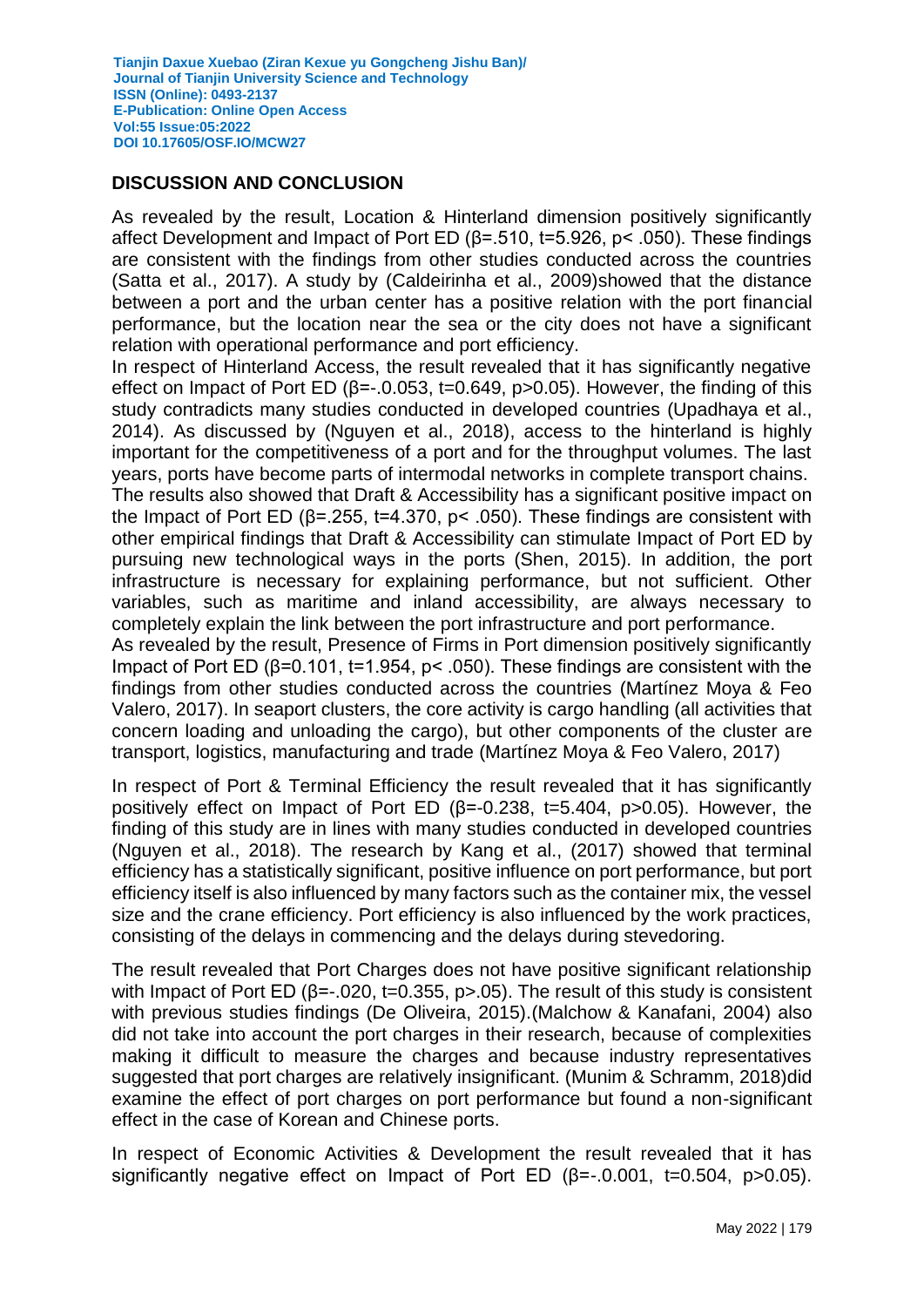However, the finding of this study contradicts many studies conducted in developed countries(Laing, 2021). Research showed that this factor indeed has a significant influence on the port performance. "Of various economic factors, the value of direct imports turned out to be the most reliable and influential determinant of throughput volumes (Laing, 2021).

Overall, the findings of the study are consistent with the existing transport economics literature, which underlines the fundamental contributions of port infrastructure quality and logistics performance to the economic growth of a country. However, associations among the quality of port infrastructure, logistics performance and seaborne trade, and their effects on yearly growth of country economy, should be further examined using latent growth models. It would be interesting for future studies to investigate the interaction effect between port size and economy classification. Investigation of the comparative economic impact of hub and gateway ports could also be considered. Studies should also examine the impact that quality of port infrastructure and logistics performance has on the growth of neighbouring landlocked countries' economy. Finally, economic contribution of value added activities at ports (e.g. through development of logistics parks) may also be investigated in future research.

#### **References**

- Akhavan, M. (2017). Development dynamics of port-cities interface in the Arab Middle Eastern world-The case of Dubai global hub port-city. *Cities*, *60*, 343-352.
- Aoun, O. (2016). *Urban megaprojects-based approach in urban planning: from isolated objects to shaping the city: The case of Dubai* Université de Liège, Liège, Belgique].
- Caldeirinha, V. R., Felicio, J. A., & Coelho, J. (2009). The influence of characterizing factors on port performance, measured by operational, financial and efficiency indicators. *Recent Advances in Environment, Energy Systems and Naval Science*, 58-70.
- Cho, H.-s. (2014). Determinants and effects of logistics costs in container ports: The transaction cost economics perspective. *The Asian Journal of Shipping and Logistics*, *30*(2), 193-215.
- Coale, A. J., & Hoover, E. M. (1958). *Population Growth and Economic Development: A Case Study of India's Prospects*. Princeton University Press.
- Deng, C., & Hu, G. (2016). Establishment of Integrated Evaluation Index System Based on Influence Factors of Port Economy. 2016 International Conference on Education, Management and Computer Science,
- Deng, P., Lu, S., & Xiao, H. (2013). Evaluation of the relevance measure between ports and regional economy using structural equation modeling. *Transport Policy*, *27*, 123-133.
- Ducruet, C. (2016). Port regions and globalization. In *Ports in Proximity* (pp. 67-80). Routledge.
- Gravagnuolo, A., Angrisano, M., & Fusco Girard, L. (2019). Circular economy strategies in eight historic port cities: Criteria and indicators towards a circular city assessment framework. *Sustainability*, *11*(13), 3512.
- Hair Jr, J. F., Sarstedt, M., Hopkins, L., & Kuppelwieser, V. G. (2014). Partial least squares structural equation modeling (PLS-SEM): An emerging tool in business research. *European business review*.
- Henseler, J., Ringle, C. M., & Sarstedt, M. (2015). A new criterion for assessing discriminant validity in variance-based structural equation modeling. *Journal of the academy of marketing science*, *43*(1), 115-135.
- Laing, I. F. (2021). The impact of training and development on worker performance and productivity in public sector organizations: A case study of Ghana Ports and Harbours Authority. *International Research Journal of Business and Strategic Management*, *2*(2).
- Lockwood, W. W. (2015). *Economic development of Japan* (Vol. 2161). Princeton University Press.